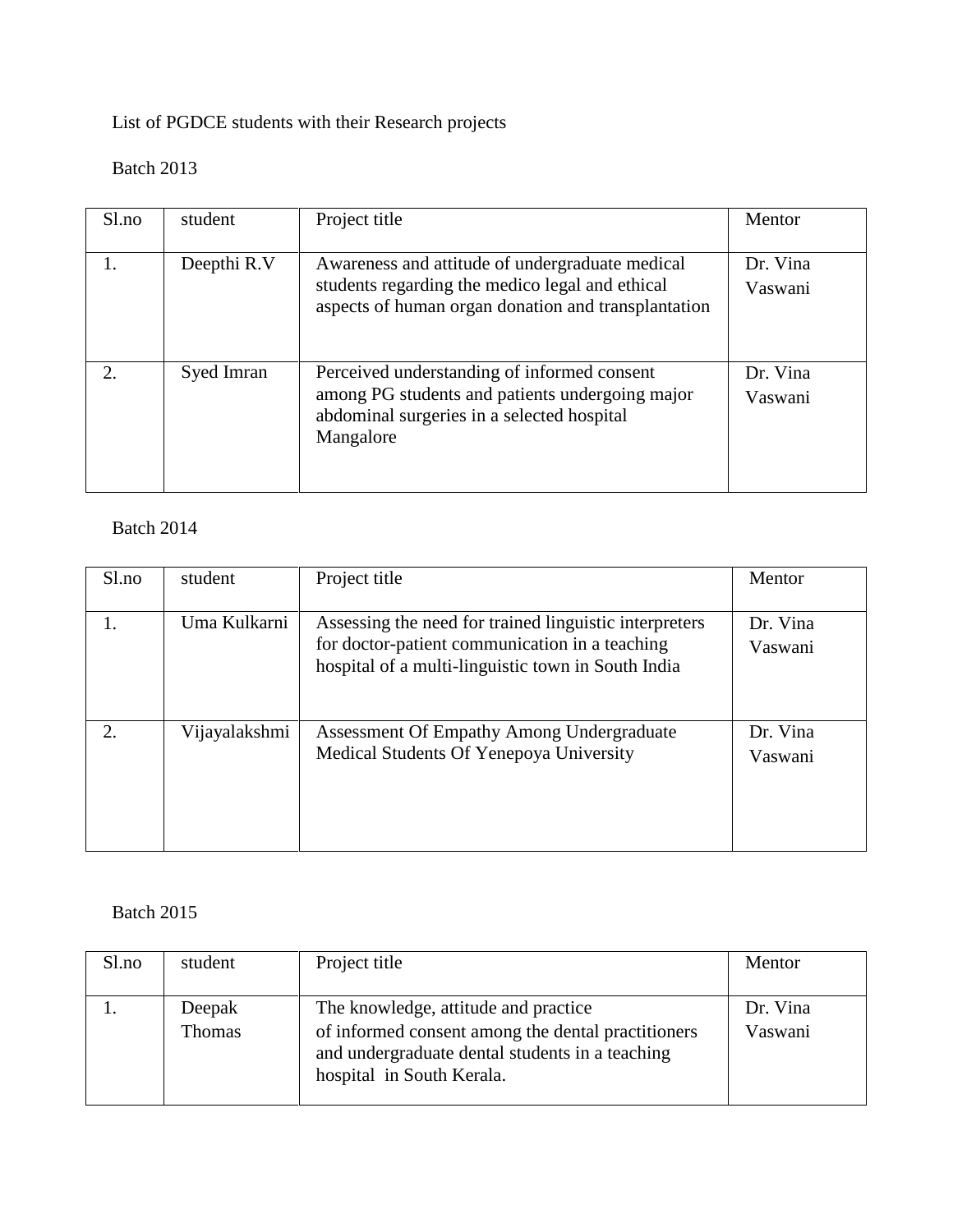| 2.               | H Hari                 | Perception of ethical issues in use of                                                                                                                      | Dr. Ravi |
|------------------|------------------------|-------------------------------------------------------------------------------------------------------------------------------------------------------------|----------|
|                  | Kishore<br><b>Bhat</b> | placebo in research amongst interns, post<br>graduates, junior faculty and senior faculty in a<br>health science university of Dakshina Kannada<br>district | Vaswani  |
| 3.               | Oliver                 | Ethical Implications of Portrayal of                                                                                                                        | Dr. Ravi |
|                  | Vincent                | Health Care Professionals in                                                                                                                                | Vaswani  |
|                  | $D$ 'souza             | Advertisements                                                                                                                                              |          |
| $\overline{4}$ . | Shwetha                | Public Opinion on Ethical Issues in                                                                                                                         | Dr. Vina |
|                  | T S                    | <b>Organ Donation</b>                                                                                                                                       | Vaswani  |

## Batch 2016

| Sl.no                 | student                   | Project title                                                                                                                                                | Mentor              |
|-----------------------|---------------------------|--------------------------------------------------------------------------------------------------------------------------------------------------------------|---------------------|
| 1.                    | Dr. Vinej<br>Somaraj      | Knowledge, attitude and practices<br>about informed consent among dental<br>postgraduates and interns: a descriptive cross-<br>sectional study               | Dr. Vina<br>Vaswani |
| 2.                    | Dr. Manoj<br>Balachandran | Ethical aspects in providing health<br>for all                                                                                                               | Dr. Ravi<br>Vaswani |
| 3.                    | Dr. Shahistha<br>Parveen  | Assessment of knowledge, attitude<br>and practice of ethical principles when<br>prescribing cone beam computed tomography-<br>CBST) scan in Orthodontics.    | Dr. Uma<br>Kulkarni |
| $\mathcal{A}_{\cdot}$ | Dr.<br>Mohammadi<br>Begum | The awareness and perception about<br>ethical concerns related to the Biobanks among<br>medical and dental practitioners $-$ a questionnaire<br>based study. | Dr. Vina<br>Vaswani |
| 5.                    | Dr.Sheikh<br>Amir         | Knowledge, Attitude, Practice about                                                                                                                          | Dr. Ravi            |